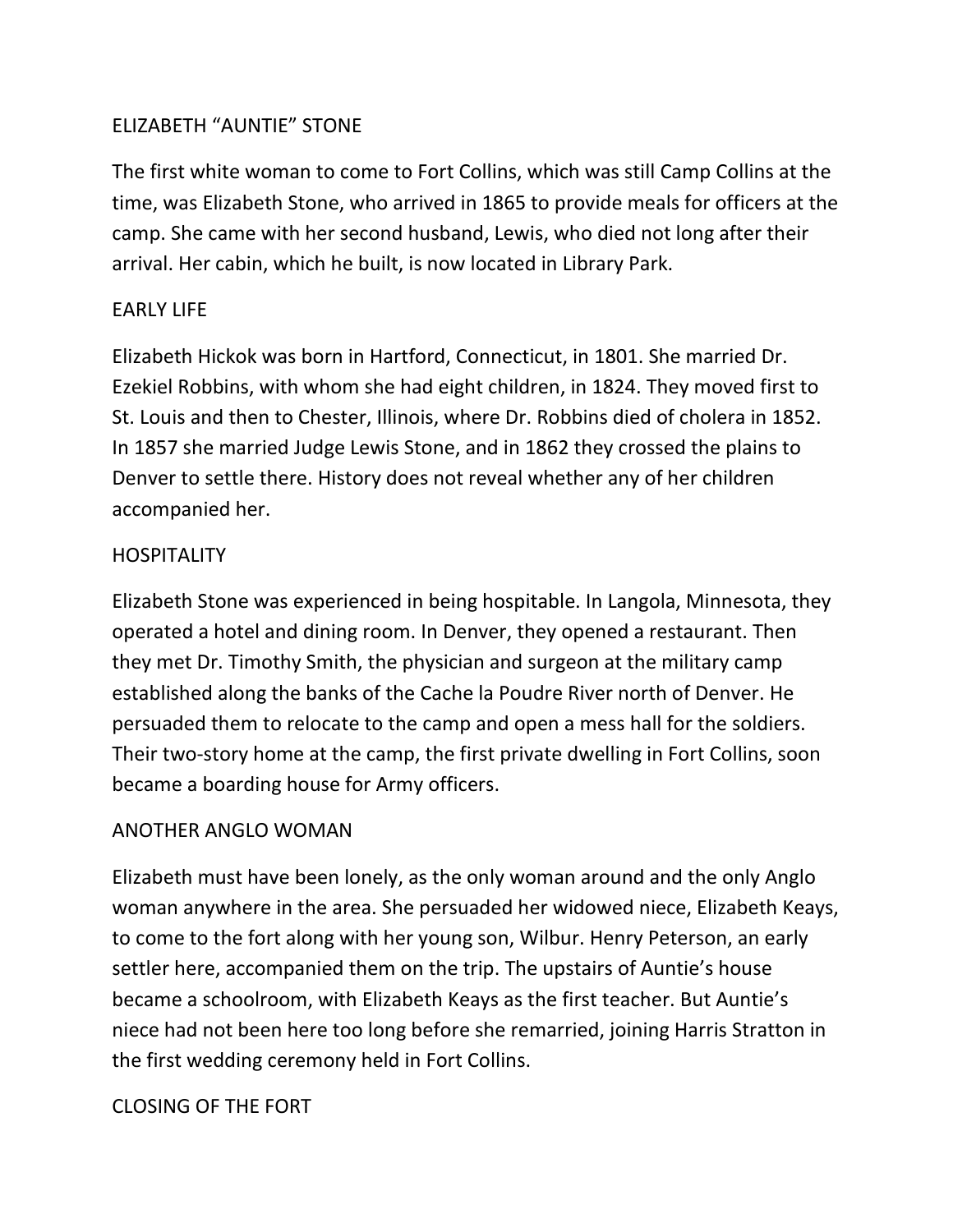In 1867, the US government closed the military fort. Undaunted, Auntie opened her home as a hotel for travelers. She also sold pies, bread, milk and butter. A born entrepreneur, she and Peterson launched a new project, a grist mill to convert wheat to flour. They encountered a setback when Henry was accosted and robbed of \$3,000 on his way to buy machinery for the mill, but resilient Auntie Stone raised the money again and sent her partner off once more. This time, he succeeded. The mill was built along the river bank. Not content with that success, Auntie Stone decided to build a brick kiln. The three-story structure was for quite some time the tallest building in town.

## ESTABLISHMENT OF THE TOWN

In 1872, after the government had released the land where the fort had been, Fort Collins became officially a town. Laid out by Franklin Avery, the new town featured north-south streets named for town founders and east-west streets named for foliage. Auntie continued her oversight of the mill and purchased other property in town, becoming a landlord as well as a business owner. She often invited church pastors to stay at the hotel, hoping to encourage them to start churches here.

#### THE REST OF HER DAYS

Throughout the remainder of her days Elizabeth Stone continued to enjoy visits with family, traveling (including a train ride to Salt Lake City in 1885) and hosting dinners. By 1893 she was confined to a wheelchair but maintained a cheerful outlook on life. When she went to the polls for the first time, in 1894, she said, "I have waited a lifetime for this privilege." She died a year later, on December 4, 1895. When her casket was put in the ground at Grandview Cemetery, the firehouse bell tolled 94 times to mark her passing. Business was also suspended in the town for two hours.

### HER LEGACY

As the first Anglo woman in Fort Collins, Elizabeth Stone opened the door for more women to come to the new town, first inviting her niece, Elizabeth Keays. She was also the first woman entrepreneur, the first female landlord, and the first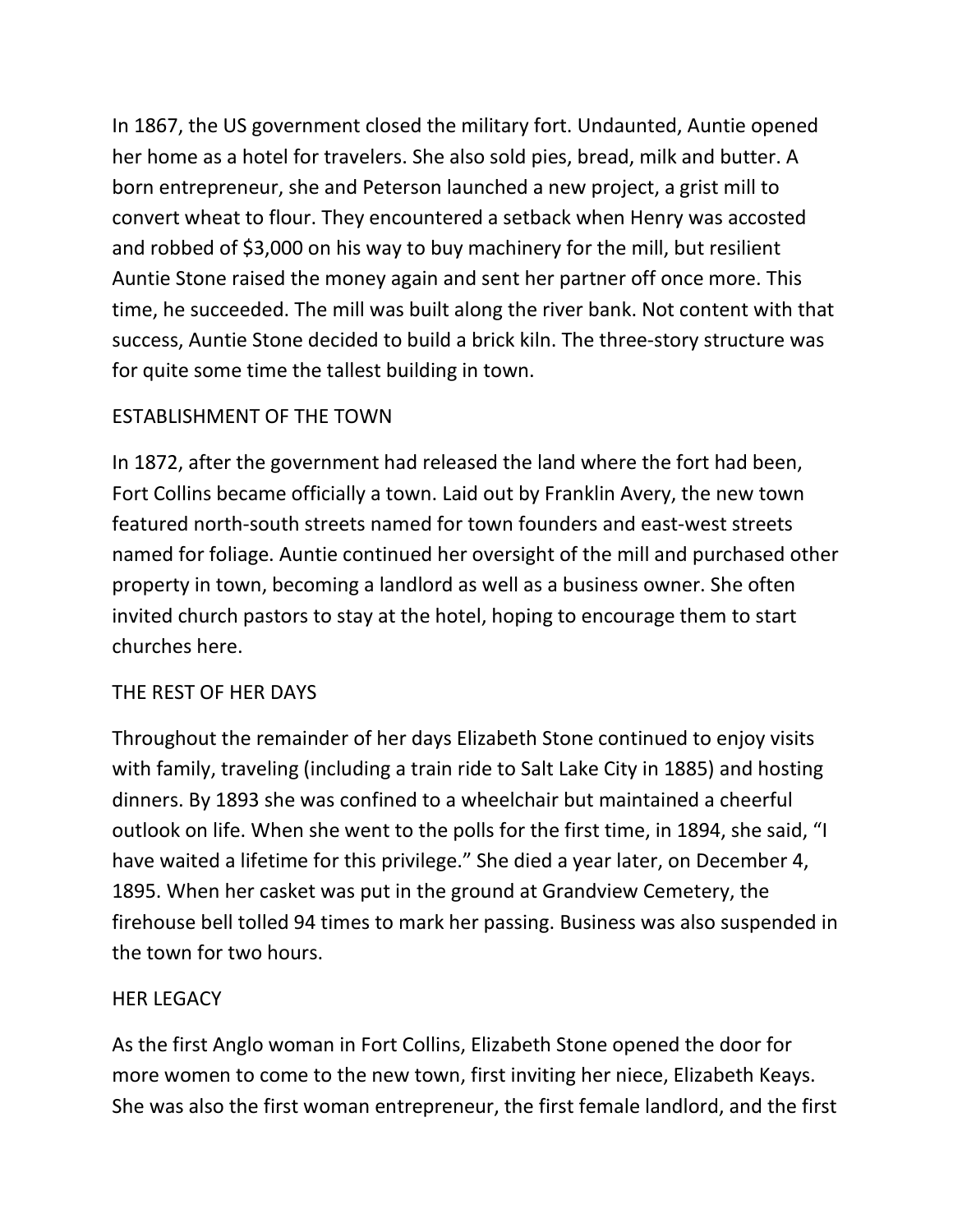woman hotelier. She traveled across the plains in a Conestoga wagon at a time when Native Americans were actively resisting emigration, built the first civilian structure in the town, and offered her hospitality to the lonely soldiers. She was a robust model for women and girls in any era.

# QUESTIONS

- 1. Do you think she was fearful for her life on her way to Fort Collins in a covered wagon? Would you have been?
- 2. Why did she emigrate to the West?
- 3. Why did the soldiers call her "Auntie"?
- 4. What was her most outstanding quality?
- 5. Why should we still remember and honor this woman?
- 6. Auntie Stone was an advocate for women's suffrage. Why did it take so long for Colorado to grant women the right to vote?

# GLOSSARY

Advocate—one who speaks on behalf of a person or a cause

Entrepreneur—person of business

Hotelier—one who operates a hotel

Hospitable—welcoming

Kiln—a high-heat oven used to solidify bricks, clay sculptures and other suitable objects

Suffrage—the right to vote

# TIMELINE

September 21, 1801—born in Hartford, Connecticut

1824—marriage to Dr. Ezekiel Robinson

1828—moved to St. Louis, Missouri

1838—the family of eight children moved to Chester, Illinois

1852—Dr. Robinson died

1857—marriage to Judge Lewis Stone

1862—emigrated to Denver